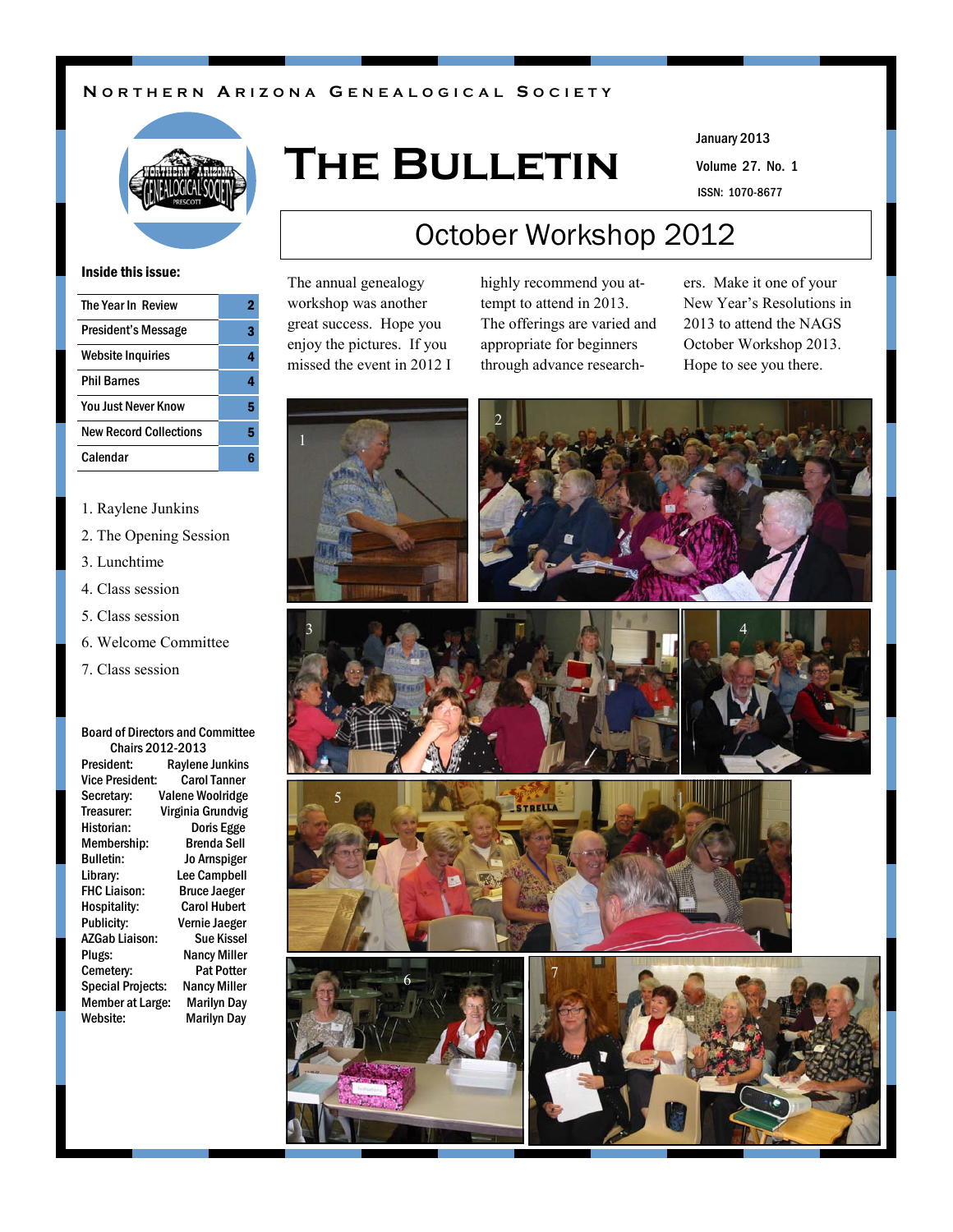#### **T h e B u l l e t i n**

# Highlights of 2012



The First Annual NAGS October is Family History Month Display at the Prescott Public Library. Board Members set up the Viewerie at the Prescott Public Library in celebration of Family History Month in October. Pictures courtesy of Sue Kissel and Marilyn Day.



### Dec 2012 Christmas Party—Stoneridge Country Club







Send a short two or three paragraph bio and surnames researched to the Bulletin editor to be included in the next issue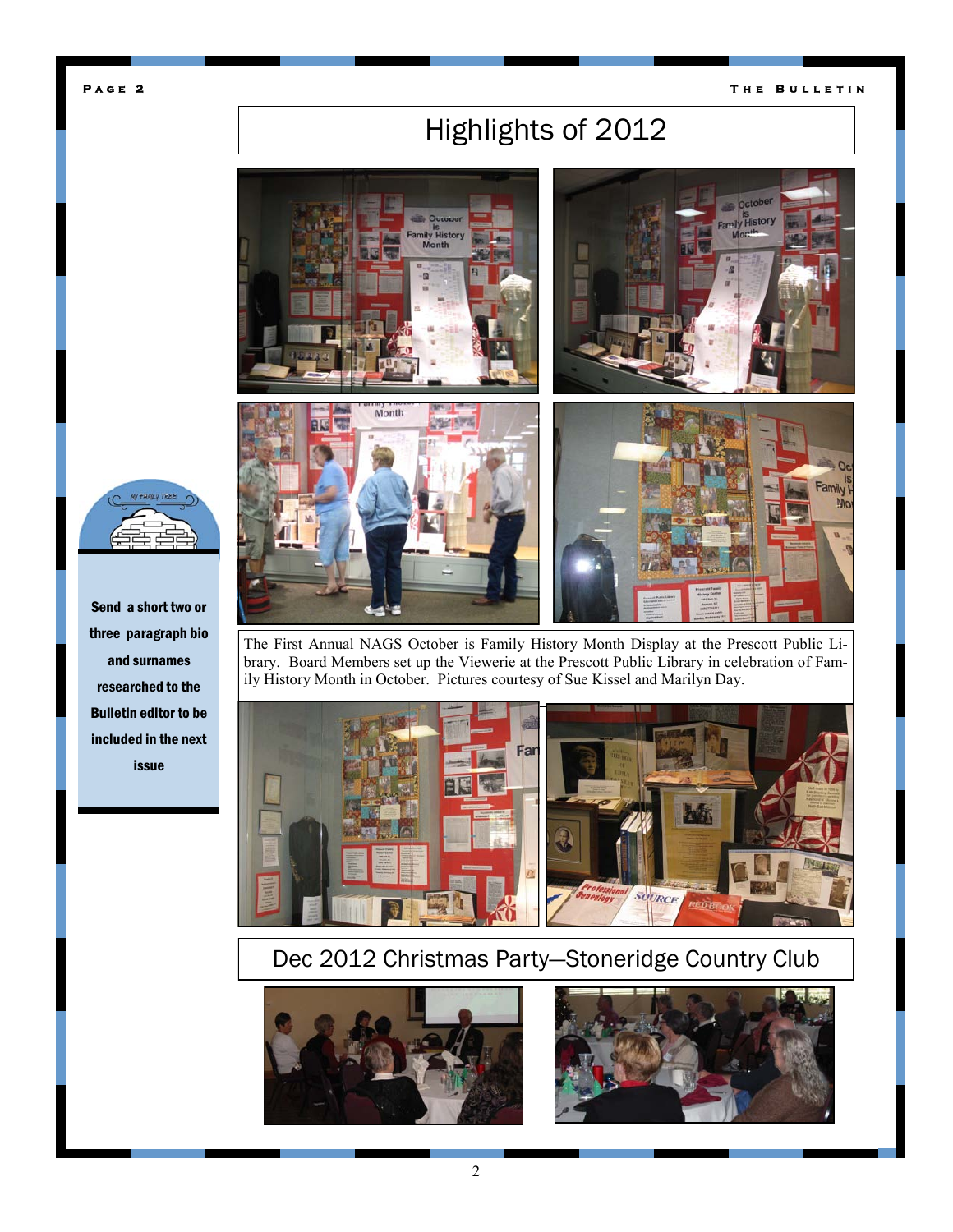### President's Message

Well, the holidays are behind us and here's hoping everyone enjoyed them. Now it's time for those New Year's resolutions, I hope one of them is to spend more time on genealogy and to help your society. Make your genealogy plans for the New Year there are so many choices; organize a family reunion, scan and organize your photos, update your genealogical computer program, attend a regional or national conference, give a talk at your society, preserve your research documents and heirlooms in archival materials, back-up your computer files off-site. So many choices, so little time, "git' her done" as Larry the Cable Guy says.

We just finished a very successful quarter. We had a display the month of October in the Prescott Public Library Viewerie that was well received. The workshop in October was well attended with about 150 participating.

We offered 28 classes during 4 tracks, with no major difficulties. Sue Kissel repeated her newspaper lesson at the November meeting with a good attendance. December saw us at the Stoneridge Golf Club for a luncheon and program on military. Nancy Miller put together a slide show of our relatives and ancestors who were in the military. It was well presented and received. If you did not attend any or all of these events please plan on attending next year.

We finished the year with just under 100 memberships, let's all renew now and bring in a friend to take us over 125 for 2013.

After surveying the membership and input from the board, the meetings for 2013 will **return to the fourth Saturday of the month**. I look forward to seeing you then. We have some good programs planned for the New Year, and the com-

mittee is finalizing the 2013 schedule. On January  $26<sup>th</sup>$ , John Thorne will be presenting "The Rapalje Family of New Amsterdam". The February program is a "Helping Day – Stumbling Blocks & Brick Walls". Bring your questions and problems and someone will try to help you, or bring your expertise to help others. In January, Family History Expos is again coming to Mesa with a two day program which includes a selection of 66 lectures by national speakers and a vendor hall with more than 30 vendors. The cost is very reasonable at \$79 for both days with preregistration. All the details can be found at [http://](http://www.familyhistoryexpos.com/viewevent.aspx?eid=59&past=0) [www.familyhistoryexpos](http://www.familyhistoryexpos.com/viewevent.aspx?eid=59&past=0) [.com/viewevent.aspx?](http://www.familyhistoryexpos.com/viewevent.aspx?eid=59&past=0)

[eid=59&past=0](http://www.familyhistoryexpos.com/viewevent.aspx?eid=59&past=0)

Raylene Morrow Junkins, Your President

#### Arizona Family History Expo

2013 Mesa Convention Center 263 N. Center Street Mesa, Arizona 85201

January 18 - 19, 2013



**Monthly** Meetings 4th Saturday of the Month 1:30—3:00 PM Come See What is Happening with NAGS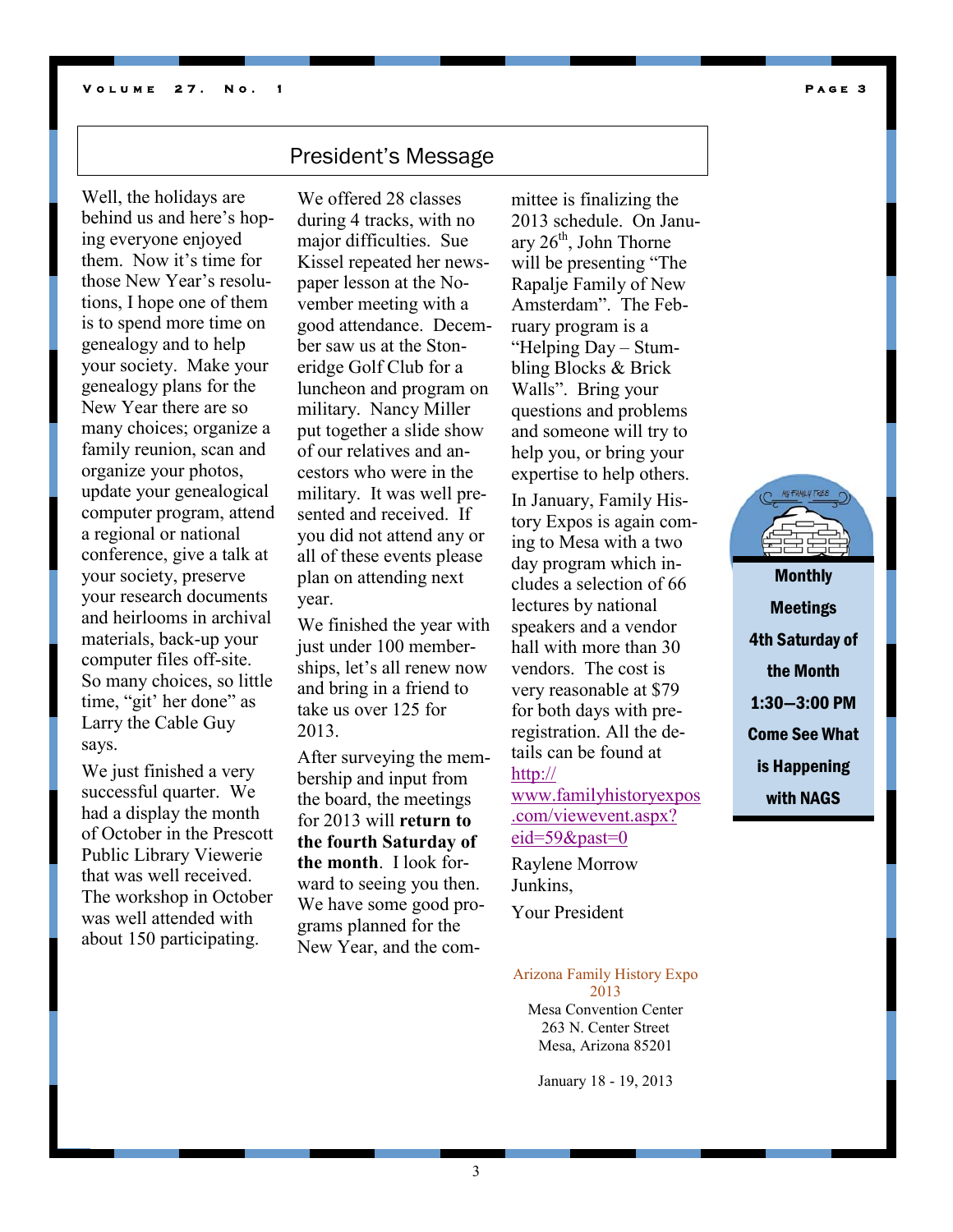**T h e B u l l e t i n** 

#### **P a g e 4**

# Website Inquiries

Our NAGS website receives inquiries now and then. Here are the ones from Oct. to Dec. Their full messages have been saved. If you want to read more, just contact me – Marilyn Day - at margreenda@aol.com. All have been replied to and in the interest of space, my answers and ones coming from you, have not been included here. Thank you all for your assistance.

Terie Harris [\(terieharris@aol.com\)](mailto:terieharris@aol.com) was looking for a German researcher.

Claudia Ross

([ross231@xmission.com\)](mailto:ross231@xmission.com)

was looking for a photograph of former Prescott resident and businessman (1928-1941) James Ira Maxwell.

Barbara Chesser [be](mailto:beches@q.com)[ches@q.com\)](mailto:beches@q.com) was looking for a birth certificate for her great grandmother, Blanche More Tuggle, who told the Census taker she was born in Arizona Territory circa 1876.

Rhonda Leone ([4mulesin09@gmail.com](mailto:4mulesin09@gmail.com) ) searching for a mar-

riage record for her great-grandparents. Leroy Tubbs (birth date 17 July

1890 in Nevada, Missouri) married Nettie Bessie Grigg (birth date 27 July 1906 in Hackberry, Arizona) in Prescott, AZ on Feb 23, 1924. Ray Balzer

([RJBalzer@gmail.com\)](mailto:RJBalzer@gmail.com)  Starting a Genealogical service business primarily to help authors with formatting, error checking and indexing their books.

Amanda Osuna ([akosuna33@gmail.com\)](mailto:akosuna33@gmail.com) **S**eeking information about her Native American ancestors. I replied that this was a perfect case for a DNA study.

NAGS Library **Volunteers** Thursdays1-3 PM Prescott Valley Library 3rd Lee Campbell 10th Sharon Atkins 17th Bruce McKeeman 24th Jac Morse 31st Lee Campbell

## Phil Barnes: Long Time Member Passed

Colonel Joseph P. "Phil" Barnes, 93, entered into rest on Saturday, Oct. 13, 2012.

He and his wife Maxine were among the first settlers at the Prescott Country Club, building their retirement home there 38 years ago. A member of the West Point Class of 1944, he served with distinction and valor in the Army Corps of Engineers through times of war and of peace until his retirement in 1974. His contributions to the develop-

ment of our nation's nuclear defense in the early years of the Cold War are detailed in "Vanguard of America's Atomic Deterrence: The Sandia Pioneers." Phil Barnes was a leader in the Northern Arizona Genealogical Society, serving as its president, and taught genealogy courses at Yavapai Community College for many years. He was an avid golfer, active in the Northern Arizona chapter of the Sons of the American Revolution, and attended Faith United Community Church. Most of all, he is remembered as a devoted and loving husband, father and grandfather by his surviving spouse of 68 years, Maxine Barnes; his children, Alicia, Bob and Kathy; and by his four grandchildren; his nine great-grandchildren; and his two great-greatgrandchildren.

*Daily Courier*, Oct 20, 2012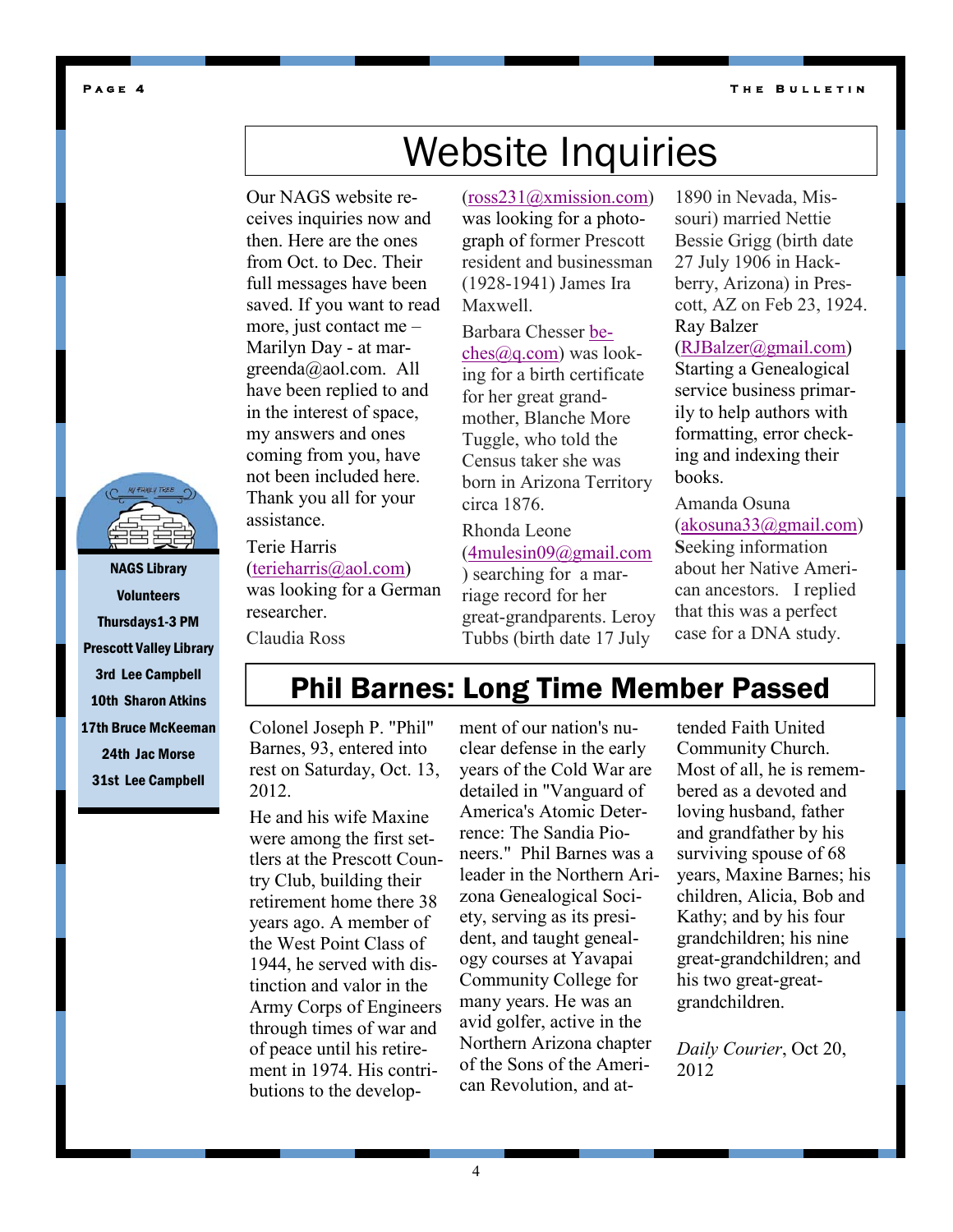#### **V** OLUME 27. NO. 1 **PAGE 5**

#### You Just Never Know

by Gene Arnspiger

I would like to share a story with you that I believe demonstrates how a small bit of information, insignificant in itself, can lead to amazing discoveries. My wife has been doing genealogical research on our various family lines for over 40 years. She was always frustrated by my line because she knew where we were from 1737 to the present, but could find no record of wills or graves that would positively prove her research and theories on my family's movement west.

In the year 2000, she and I went to Jessamine County, Kentucky, the home of my  $3<sup>rd</sup>$  and  $4<sup>th</sup>$  great -grandfathers, for the first annual "HistoryFest." I went along, although I had only marginal interest in her research.

The first day the attendees took a tour of historic sites and cemeteries, and while visiting the ruins of an old mill, I struck up a conversation with the owner of the land. One of the few bits of information I recalled was that my  $4<sup>th</sup>$  greatgrandfather lived near this mill. I asked about old graveyards nearby, and he indicated there was one on private property across the creek from the mill. Arrangements were made to visit this secluded, overgrown and forgotten cemetery, and to make a long story short we found both great-grandfathers. My  $4<sup>th</sup>$ great-grandfather was born around 1750, served in the Bedford County PA. Militia during the revolutionary war,

and had lain there forgotten for 180 years. Thanks to my wife's efforts I was able to ask the right question of the right person at the right time.

It was a deeply meaningful experience for me, and becomes more meaningful as time goes by. We are still talked about back there as the tourists who blew into town for the first time and within a day solved our mystery. All from one little tidbit of information that I happened to retain from the volumes she has shared over the years.

You never know what your tidbit will be, so keep accumulating all the information you can!



The Prescott Family History Center will again be providing Genealogy Classes this spring. Schedule and topics to be announced soon.

#### New US Record Collections at FamilySearch In December 2012

1821-2003

Billion Graves Index **California**, County Marriages, 1850-1952 **California**, Los Angeles Passenger Lists, 1907-1948 **California**, San Francisco, World War I Enemy Alien Registration Affidavits, 1918 **Florida**, Tampa, Passenger Lists, 1898-1945 **California**, San Mateo County Records, 1855-1991 **California**, San Mateo County, Colma, Italian Cemetery Records, 1899-2011 **Idaho**, Lemhi County Records, 1868-1964 **Idaho**, Minidoka County Records, 1913-1961 **Illinois**, Northern District (Eastern Division), Naturalization Index, 1926-1979 \*\***Indiana**, Marriages, 1811- 1959 **New Jersey**, Calvary United Methodist Church Records,

**New York**, Buffalo, St. Paul's Episcopal Church Records, 1812-1970 \*\***New York**, Land Records, 1630-1975 **New York**, New York, Index to Passenger Lists, 1820-1846 \*\***Ohio**, County Marriages, 1789-1994 **Ohio**, County Naturalization Records, 1800-1977 **Ohio**, Jefferson County Court Records, 1797-1940 **Oregon**, Columbia County Records, 1854-1958 **Pennsylvania,** Philadelphia Passenger Lists, 1800-1882 **United States** Social Security Death Index update **United States**, Bureau of Land Management Tract Books, 1820 -1908 **United States**, Civil War Widows and Other Dependents Pension Files

**United States**, Famine Irish Passenger Index, 1846-1851 **United States**, Germans to America Index, 1850-1897 **United States**, Italians to America Index, 1855-1900 **United States**, Mexican War Pension Index, 1887-1926 **United States**, New England, Petitions for Naturalization, 1787-1906 **United States**, Russians to America Index, 1834-1897 **United States**, World War II Army Enlistment Records, 1938-1946 **Vermont,** Franklin County Probate Records, 1796-1921 \*\***Washington**, County Records, 1856-2009 **Washington**, Seattle, Passenger Lists, 1890-1957 \*\***Wisconsin**, Probate Estate Files, 1848-1935